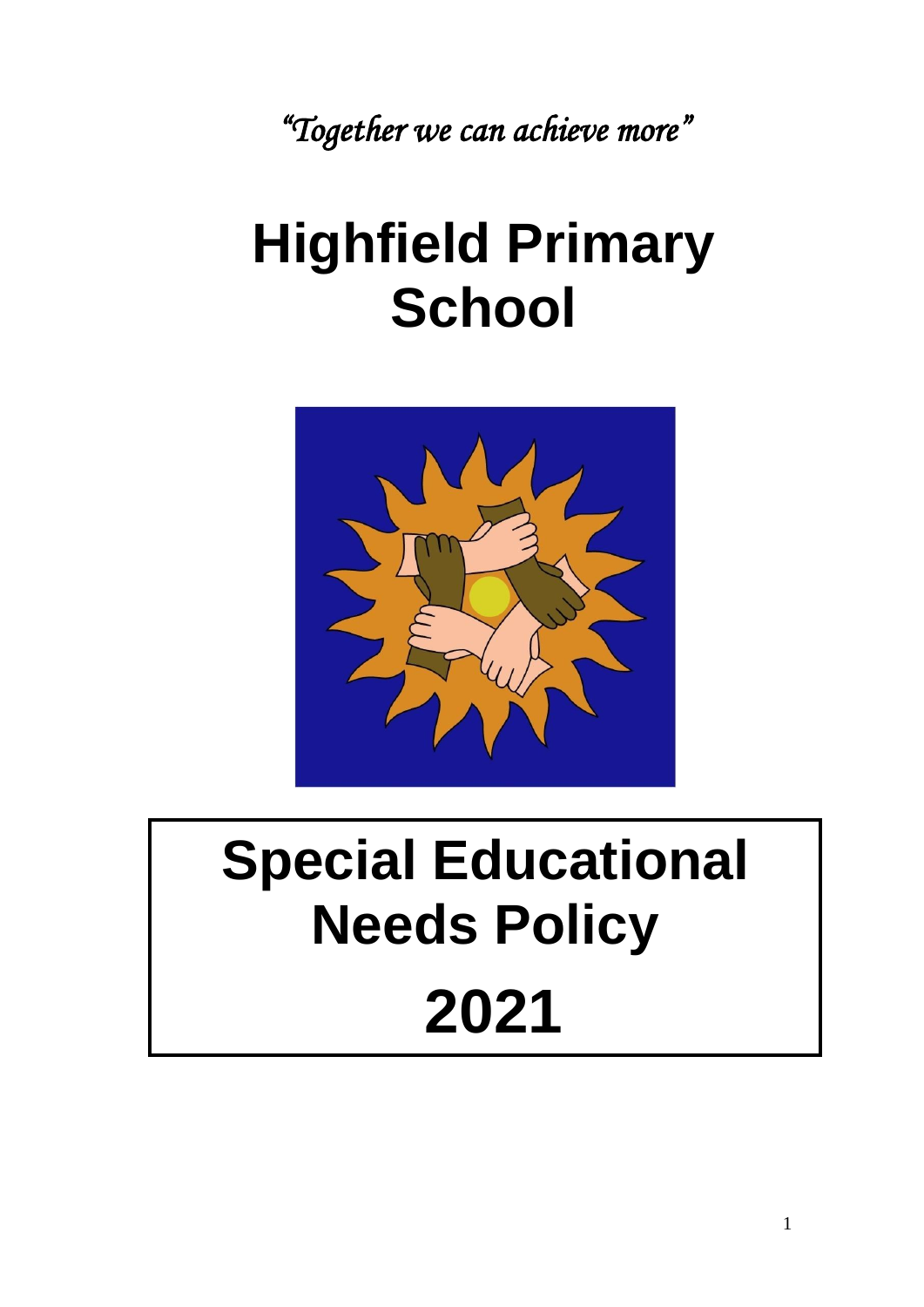Highfield Primary School's Special Educational Needs Policy has been drawn up to reflect the following documents:

- The Special Educational Needs Code of Practice June 2014 (updated 1st May 2015)
- Every Child Matters the Government's Green Paper 2000
- Help Children Achieve More.
- The Special Educational Needs and Disability Act (SENDA 2001).
- The Special Educational Needs and Inclusion Guidance Handbook from the LEA.
- The need to meet the requirements of the National Curriculum.

This policy needs to be read in conjunction with the school's other policies *(In particular - Dali Policy and Dali Pathways appendices. Looked After and Post looked After Policy.)*

## **RACE AND EQUAL OPPORTUNITIES STATEMENT**

## **At Highfield Primary we celebrate the richness and diversity of all our pupils:**

- All pupils at Highfield Primary School are valued equally.
- We promote a high standard of behaviour in our school community and the core values of respect, co-operation and kindness are followed by all members of the school community and are essential to successful teaching and learning.
- We celebrate our multilingual and multi faith society seeking at all times to promote a positive image regardless of race, class, faith, ability, disability, age, gender or sexual orientation.

## **AIMS AND OBJECTIVES**

- It is our aim at Highfield Primary School to ensure access and progress within an inclusive, broad and balanced curriculum for all our children so that each child can achieve their full potential.
- We aim to work in close partnership with parents/carers and outside agencies to facilitate access to the curriculum for all.
- We aim to differentiate work in our planning and delivery to allow every child access to the curriculum ensuring each child has the satisfaction of achievement and, as far as they are able, have their views taken into account.
- We aim to make the best use of our resources to support delivery of the curriculum and to ensure that children with special educational needs are socially integrated and supported.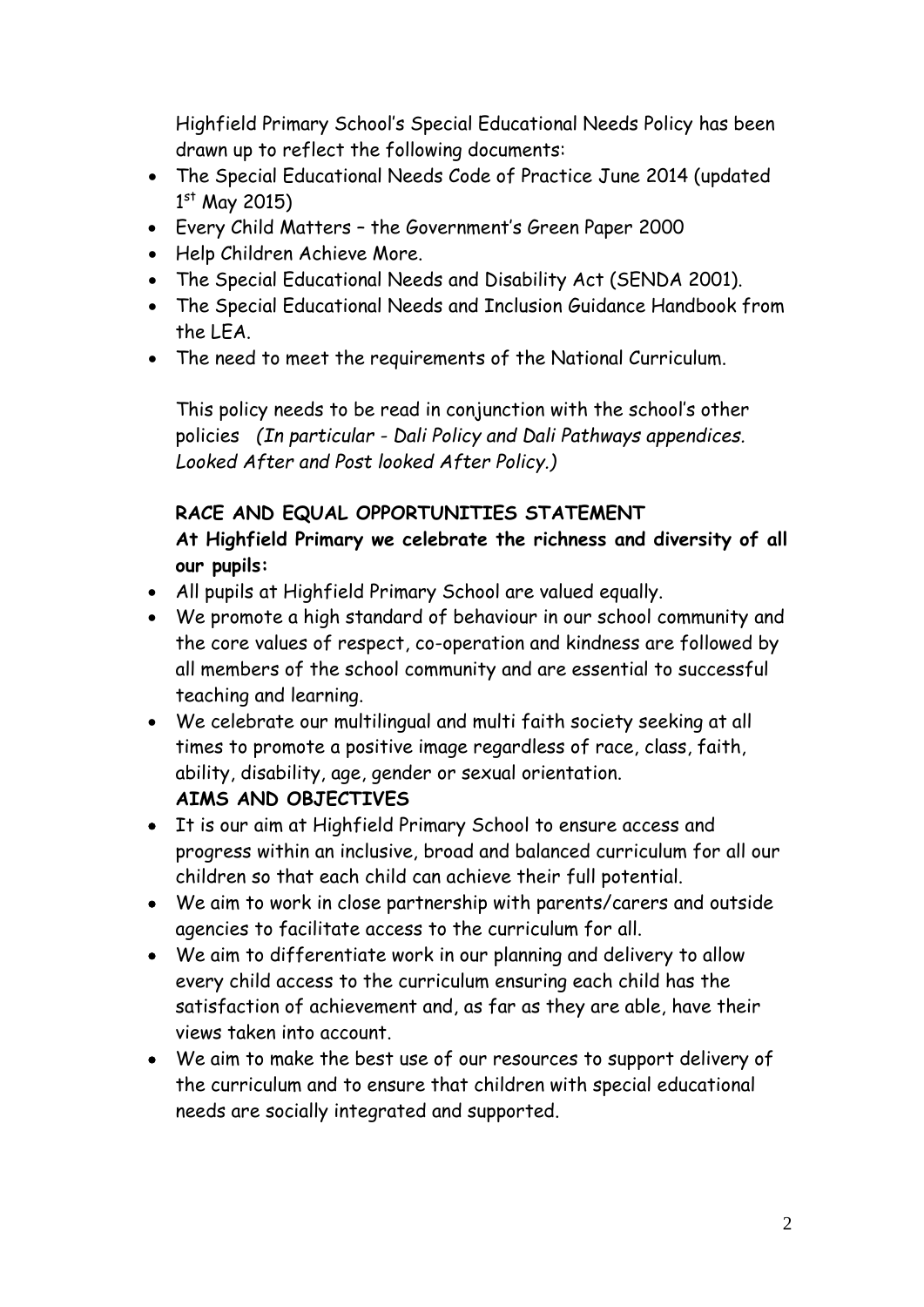## **DEFINITIONS**

Under the SEN Code of Practice 2015 (updated 2015) children have a special educational need if they have a learning difficulty which calls for special educational provision to be made for them. Children have a learning difficulty under the Special Educational Needs Code of Practice s1:8 if they:

- (a) have a significantly greater difficulty in learning than the majority of children the same age; or
- (b) have a disability which prevents them or hinders them from making use of educational facilities of a kind generally provided for others of the same age in mainstream schools or mainstream post – 16 institutions.

A child under compulsory school age has special educational needs if they fall within the definition at (a) or (b) above or would so do if special educational provision was not made for them (Clause 20 Children and Families Bill).

Principles underpinning the Code of Practice (page 19 point 1.2)

There are designed principles for support:

- Involvement of children and parents in decision making.
- Identification of children's needs.
- Collaboration between education, health and social care services to provide support.
- High quality provision to meet the needs of children and young people with SEN.
- Greater choice and control for young people and parents over the support.
- Successful preparation for adulthood including independent living and employment.

Statutory rights:

- Involving children, parents and young people in decision making.
- Parents and children are actively supported in contributing to needs assessments and developing and reviewing Education, Health and Care (EHC) plans.

Special educational provision means:

(a) for children of two or over, educational provision which is additional to, or otherwise different from, the educational provision made generally for children of their age in schools maintained by the LEA, other than special schools, in the area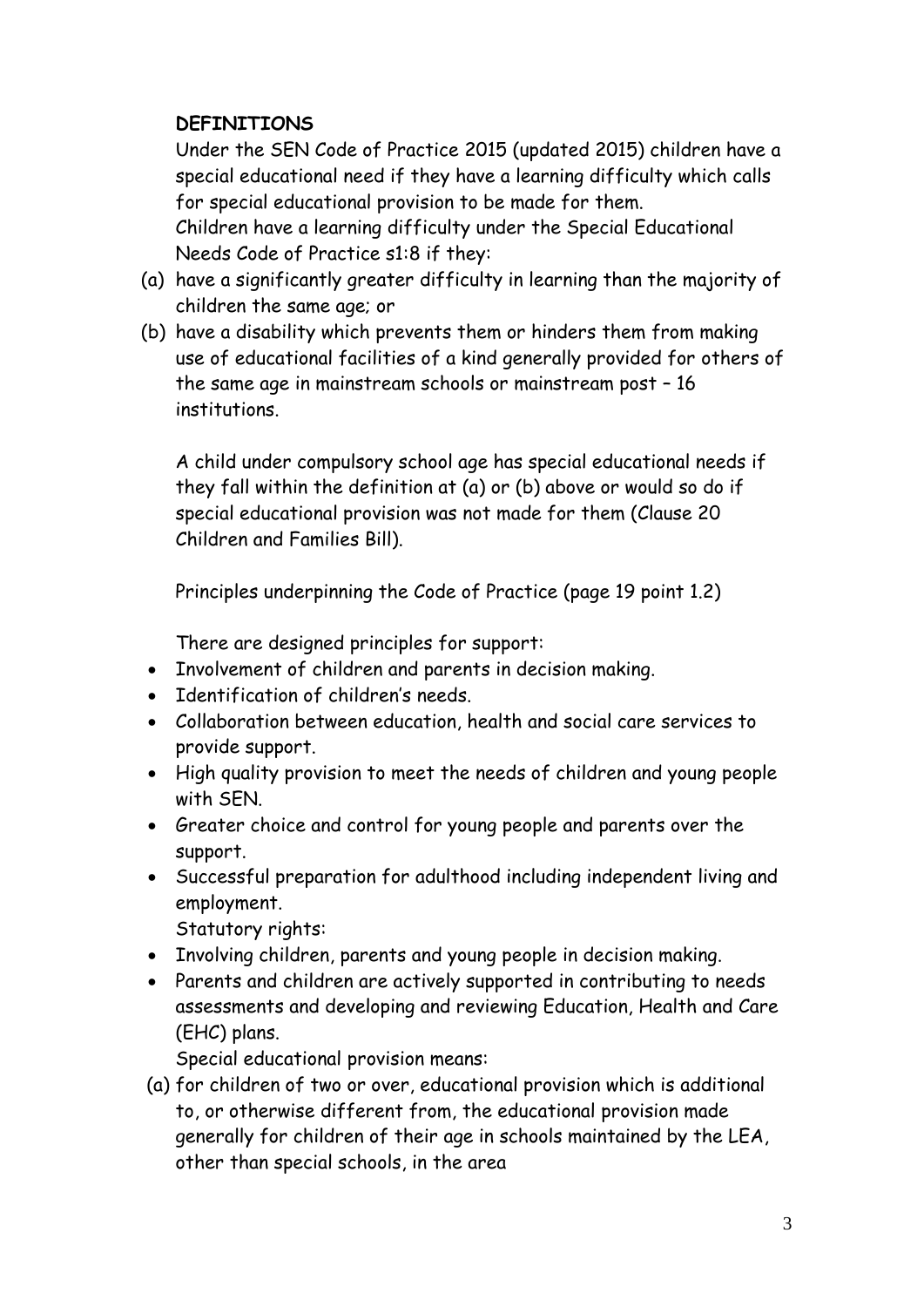- (b) for children under two, educational provision of any kind. **Children may have special educational needs in at least one of four areas and many will have inter-related needs. These areas identified by the SEN Code of Practice 2015 at s6:3 are:**
- 1. Communication and interaction. (C.I)
- 2. Cognition and learning. (C.L)
- 3. Social, mental and emotional health. (S.E.M.H)
- 4. Sensory and/or physical. (S.P)

## **RESPONSIBILITY FOR SPECIAL EDUCATIONAL NEEDS AT HIGHFIELD PRIMARY**

Provision for pupils with SEN is a matter for the whole school and all staff and those involved in the school share this responsibility.

- The Governing Body has a legal responsibility with the Headteacher to ensure provision is made for children with special educational needs and to maintain a general oversight of the school's special educational needs work. To enable closer monitoring our Governing Body has appointed a Special Needs Governor. The SEN Governor, Di Wren regularly meets with the Special Educational Needs Co-ordinator, Cathy Togher. The Governing Body are kept up to date with current SEN matters through the SEN Governor, the Curriculum Committee and termly reports from the SENCo and Headteacher.
- The Headteacher has the overall legal responsibility for the management of all aspects of the school's work including Special Needs and to inform the Governors of this.
- The Headteacher and Deputy Headteacher's work closely with the school's Special Educational Needs Co-ordinator (SENCo). The responsibilities of the SENCo in the primary setting are described as:
- (a) 6.87 determining the strategic development of the school's SEN **Policy**
- (b) 6.88 co-ordinating specific provision for children with special educational needs
- (c) 6.89 provide professional guidance to colleagues and work closely with staff, parents and other agencies
- (d) developing and evaluating new SEN materials and strategies.
- The primary responsibility to meet the needs of children with SEN remains with each Class Teacher just as they meet the needs of all the children in their class. Teaching Assistants provide direct support to children under the direction of the class teacher. Teachers will plan an appropriately differentiated curriculum for those children with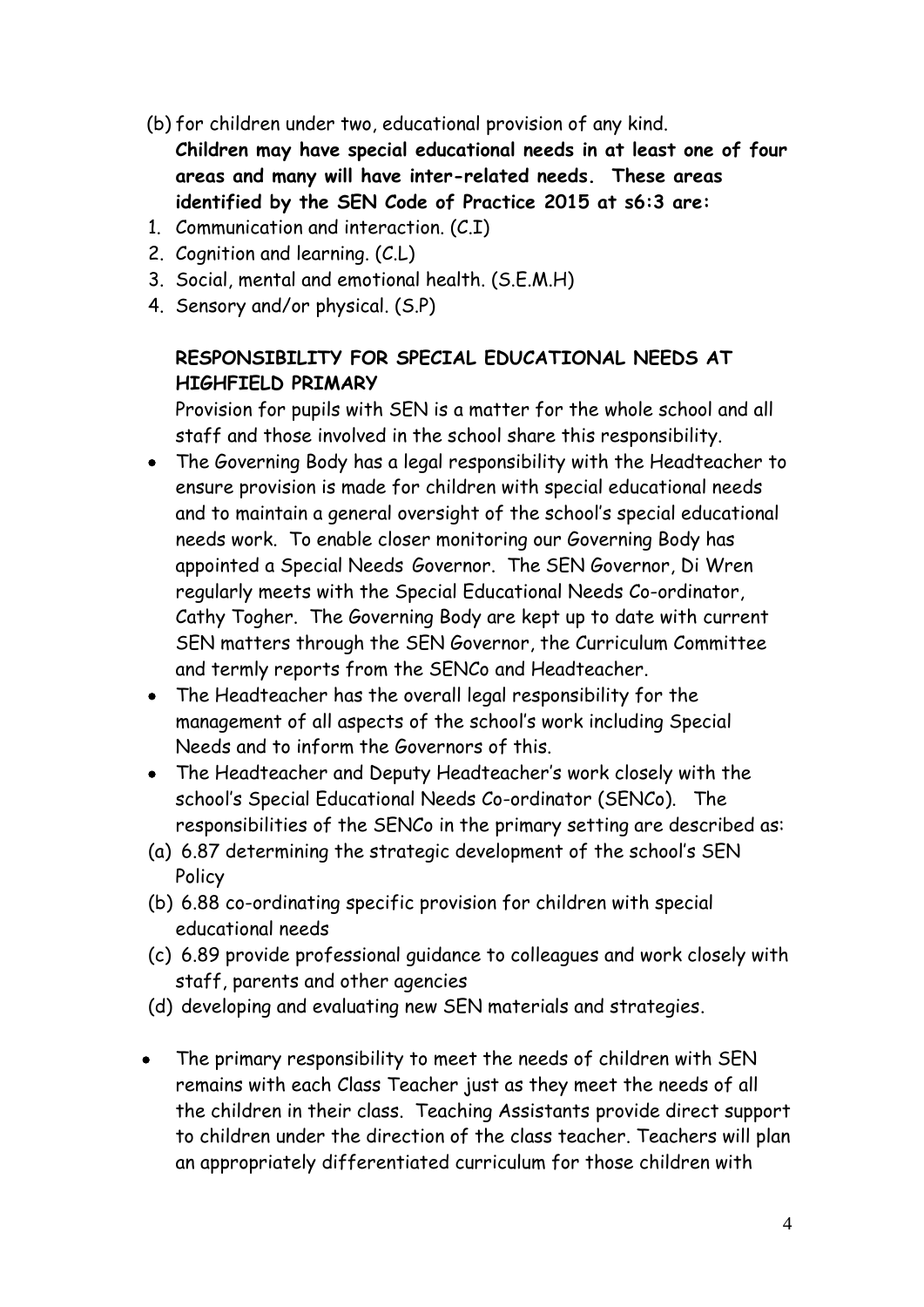special educational needs and will write Child Support Plans and hold reviews in consultation with pupils and parents.

• All Staff in the School have responsibilities for pupils with a special educational need.

## **PARTNERSHIP WITH PARENTS/CARERS**

**Highfield Primary is committed to working in partnership with parents/carers**. We recognise that the relationship between parents/carers, the pupil and the school is fundamental to ensuring the progress of all our children. We understand that parents/carers are our pupils first teachers and have a unique knowledge and understanding of them.

## **PUPIL PARTICIPATION**

Highfield Primary recognises that pupils should participate in decision making about their learning and whenever possible their views will be sought about their interests, strengths and the setting of learning targets.

## **ARRANGEMENTS FOR CO-ORDINATING THE EDUCATIONAL PROVISION FOR SPECIAL NEEDS**

**The Special Educational Needs Code of Practice sets out a four part cycle to SEN: Assess, Plan, Do, Review (6.45-6.56).** Assess - Will form a clear analysis of pupil's needs.

Plan - Parent notified and their concerns noted and discussed.

Teacher, SENCo, parent, pupil adjustments and support put in place. Do – Plan, assess impact of support.

Review

- Review
- Changes in support
- Clear information re: impact of support.

## **HOW SPECIAL EDUCATIONAL NEEDS ARE IDENTIFIED AT HIGHFIELD PRIMARY**

#### **On Admission/Assess:**

\* The Nursery team visit all pupils prior to admission in the school's local area. During this visit parents have the opportunity to raise any concerns they may have about their child.

\* The SENCO and EYFS Phase Leader work closely with Health Visitors and other professionals to identify children with SEN being admitted to our Nursery and Reception classes.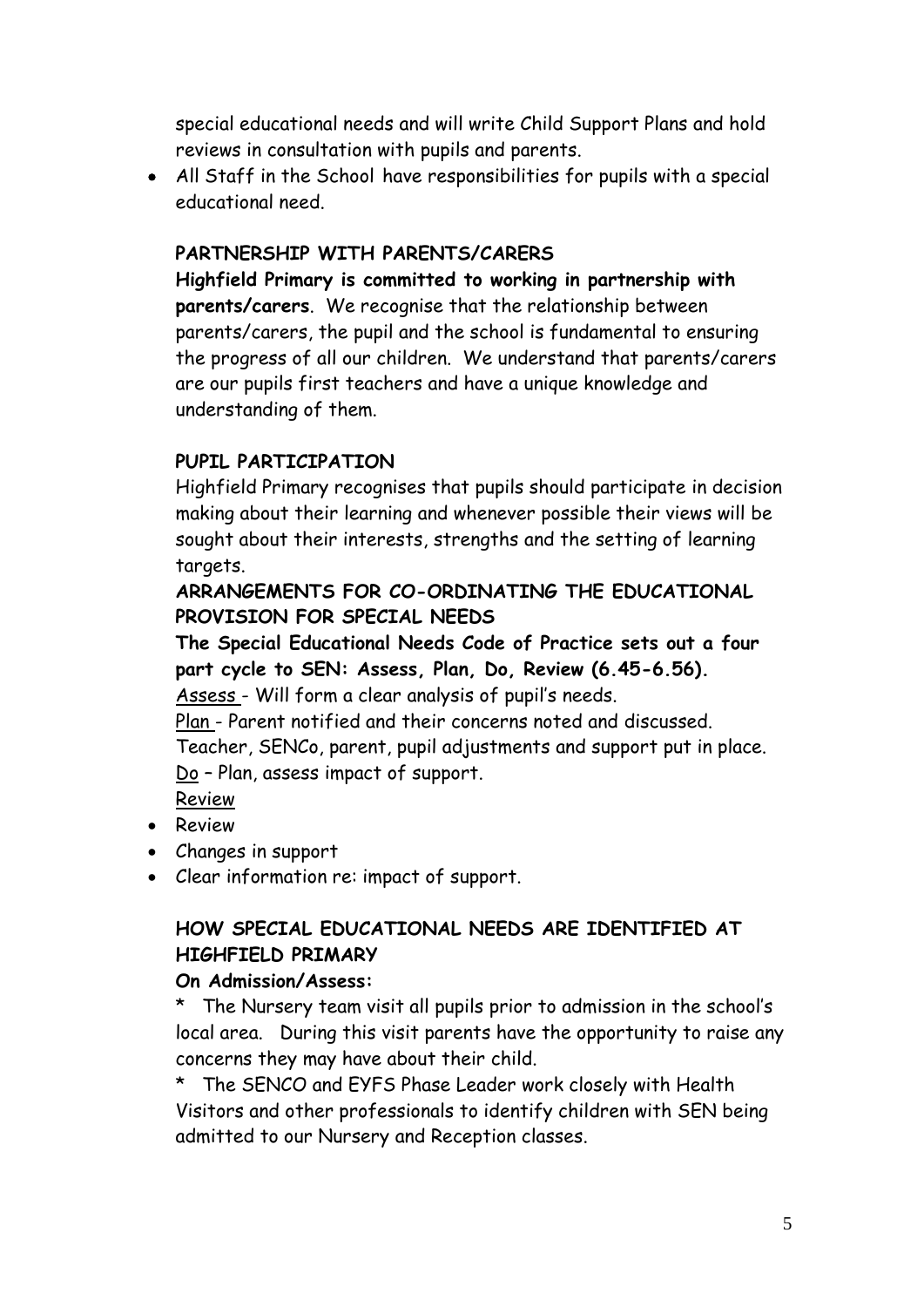\* Enfield SEN Services and the Educational Psychology Service inform the school of any children known to them who have special needs. Equally the SENCo will aim to visit new children joining nursery/reception, attend transition meetings and make contact with parents. The SENCo makes transition books and will invite new families to meet class teaching staff and visiting the classroom prior to starting school.

Priority admission to Nursery and Reception can be given if:

- a) They have an appropriate Educational Health Care Plan.
- b) There is professional evidence of a child's needs.

All children are welcome at Highfield Primary whatever their needs**.** At present admission to the school is open to all children who are physically able to cope with the constraints of the building. The Nursery and KS1 school buildings are at ground floor level and the school would be able to place classes on ground floor level in other year groups to cater for any additional needs. Ramps provide wheelchair access to the school**.** Under the SEN and Disability Act 2001 the school is conscious of its duty to make the environment and curriculum as accessible as possible and has a Health and Safety Officer and Governor who regularly check to ensure all pupils have safe access to our school.

- Any child entering Highfield from another school with SEN already recognised is put onto the school's SEN Register and the SENCo has the responsibility to ensure that the school makes suitable SEN arrangements for that child. The SENCo will pass on current SEN records when a child leaves Highfield to attend another primary or at secondary transfer. In some cases a Year 6 review meeting is held with the new secondary SENCo.
- The assessment process should always be fourfold. It should focus on the child's learning characteristics, the learning environment that the school is providing, the task and the teaching style. See the SEN Code of Practice (6:45 – 6:56).
- As part of the school's on-going monitoring and assessment policy all children's progress is monitored closely. Class teachers have a responsibility to identify any child who may have SEN and to discuss this with parents and the child's Phase Leader and SENCo and initiating a Child Support Plan.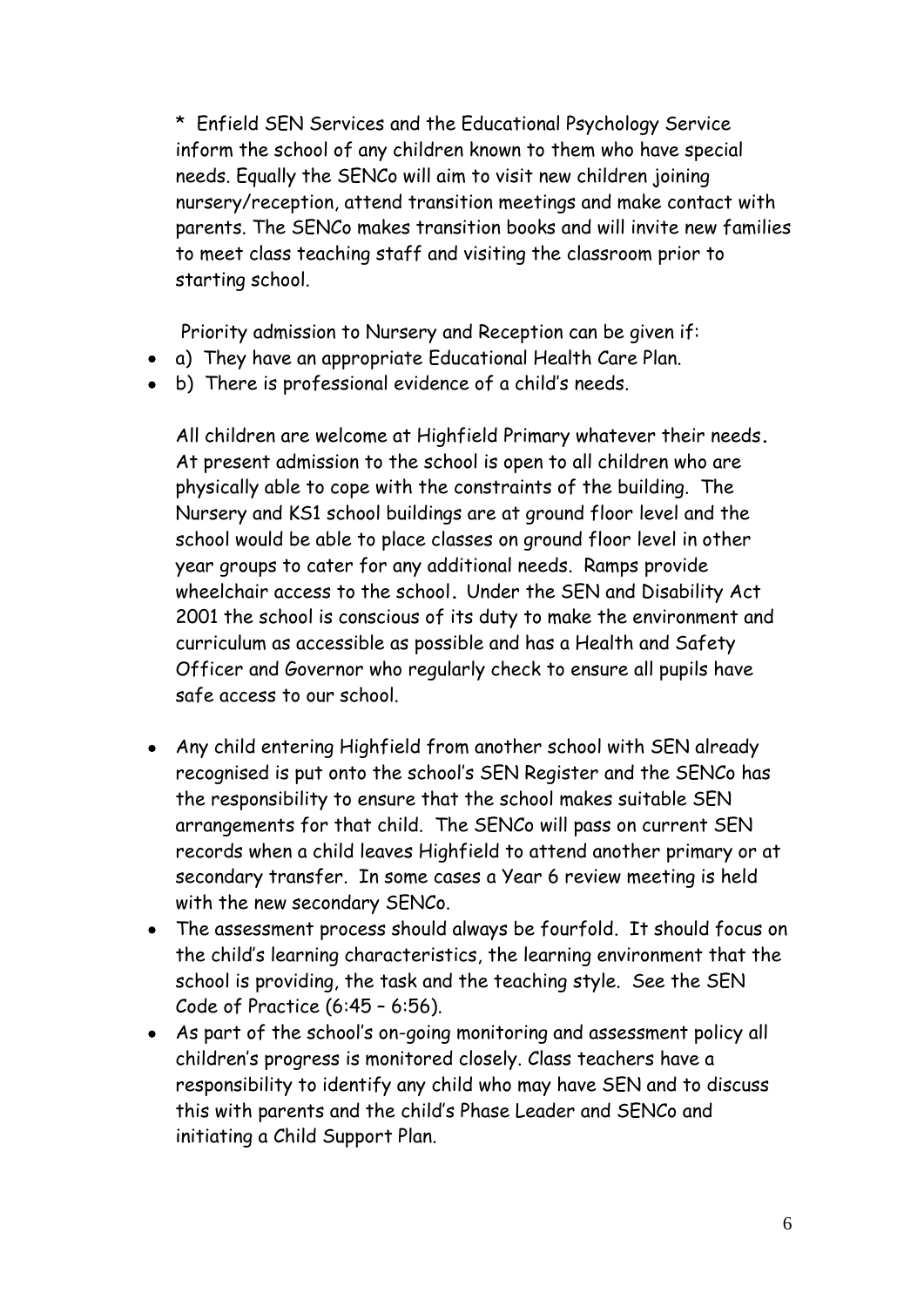- Early assessment starts with the Starting School booklet which parents complete with the Early Years team. Baseline Assessments are used in Reception to help inform us of children needing extra support on admission.
- A speaking and listening checklist may be used to identify pupils who need to be referred to the Speech and Language Service. We also have a part time Speech Therapist who works closely with the SENCo to observe, assess and provide support for school and families.
- In EYFS each child is tracked termly within the seven curriculum areas.
- In KS1 and 2 every child's progress in National Curriculum subjects is tracked at least termly.
- Children are tested with SATs at the end of Key Stage 2 in Year 6.
- Our More Able Leader tracks the progress of those pupils who are able and talented and supports staff in offering an appropriately differentiated curriculum. The school has a Gifted and Talented Policy.

Plan

The SENCo, in liaison with the parents school Educational Psychologist, and school Speech Therapist discuss whether a child's SEN needs would benefit from an Educational Health Care Plan (EHCP). All professionals involved with the child complete an initial report and the SENCo completes and submits the LEA's SEN panel referral paperwork. The Local Education Authority's SEN Panel consider the need for an **Educational Health Care Plan** and if appropriate make a multi-disciplinary assessment.

The LEA consider the need for an **Educational Health Care Plan** and arrange, monitor and review the provision. The Educational Health Care Plan describes the child's particular needs, the provision to be provided and the objectives all are working towards. The specific targets and strategies to achieve them are drawn up as an Action Plan. **Only a small minority of children will have needs severe enough to progress to an Educational Health Care Plan.**

**Provision-** The school has resourced a class room for children that need extra support individually or in small groups.

## **ASSESSMENT AND REVIEW PROCESS**

In line with the revised Code of Practice 2015 the SEN support will take the form of a four part cycle. A graduated response encompasses an array of strategies and recognises there is a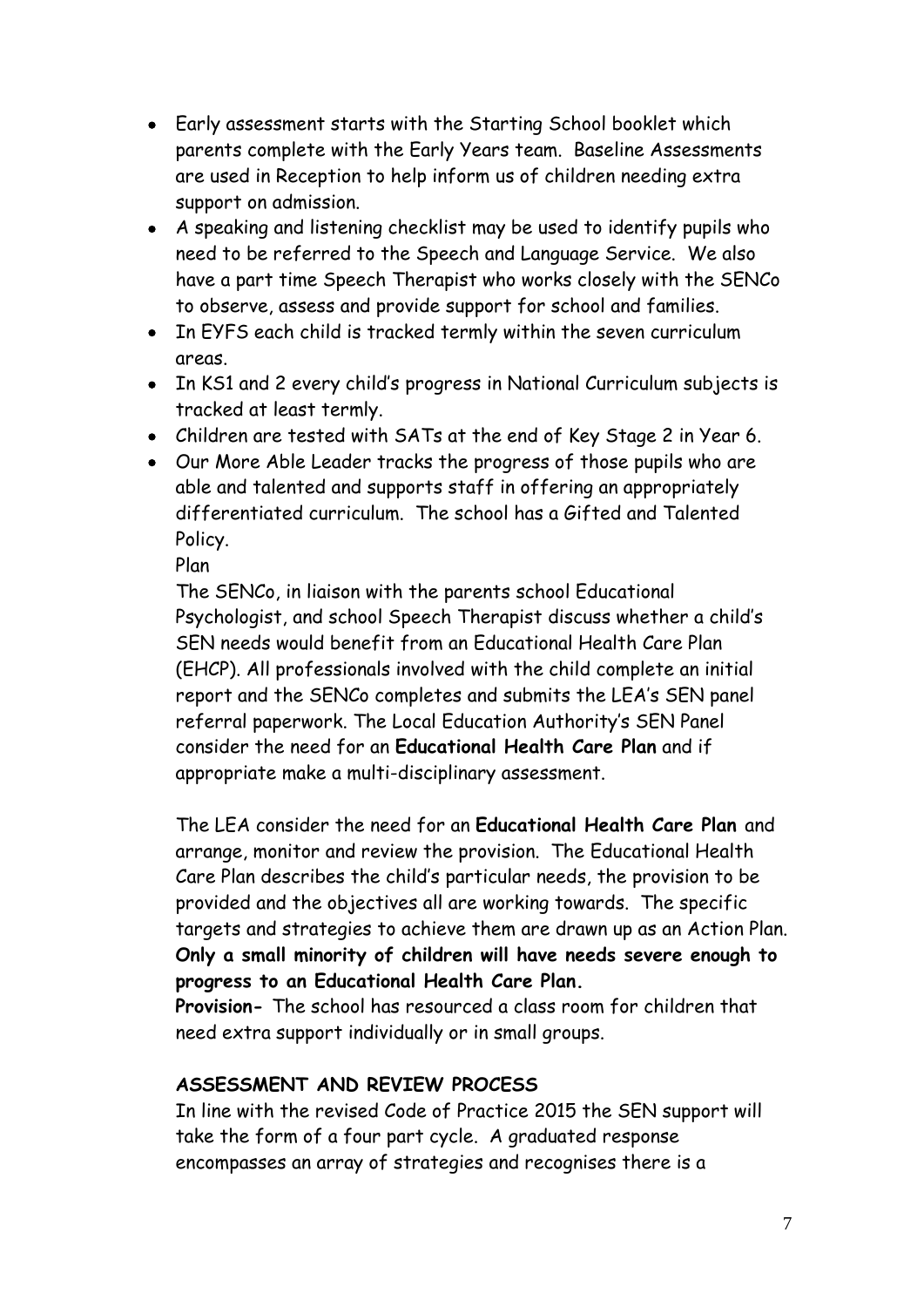continuum of special educational needs. At Highfield we will make full use of all available classroom and school resources before calling on outside agencies.

- A Child Support Plan sets targets to support the pupil's area of special educational need which are reviewed and evaluated twice a year.
- Parents will be fully involved in any decision to progress to School SEN Support. No actions to involve outside agencies will be taken without formal parental consent.
- Reviews of Child Support Plans are held twice a year. When practical and appropriate each review should involve the child, their parents, the school staff and any outside agencies working with the child.
- Parents will automatically be invited to the Annual Review of an EHC plan meetings held for each child who has a plan. Annual Review of the EHC plan meetings will include not only the child (where appropriate) and parents with school staff but also any external professionals involved. If a child is in Year 6 then a representative from the school the child is transferring to will be invited. Less formal termly reviews will be held to monitor progress under the Action Plan.
- At School Support after at least two reviews decisions can be taken regarding the child's progress:
- Children can remain on the same stage ie their needs remain the same. They can revert to wave one classroom and intervention support or come off the Register if their needs have been successfully met. They may have needs which meet the criteria of the next stage.
- The SENCo, in liaison with the parents, school Educational Psychologist, and Speech Therapist discuss whether a child's SEN needs would benefit from an Educational Health Care Plan (EHCP). All professionals involved with the child complete an initial report and the SENCo completes and submits the LA's SEN panel referral paperwork. The Local Education Authority's SEN Panel consider the need for an **Educational Health Care Plan** and if appropriate make a multidisciplinary assessment.

The LEA consider the need for an **Educational Health Care Plan** and arrange, monitor and review the provision. The Educational Health Care Plan describes the child's particular needs, the provision to be provided and the objectives all are working towards. The specific targets and strategies to achieve them are drawn up as an Action Plan.

• **Only a small minority of children will have needs severe enough to progress to an Educational Health Care Plan.**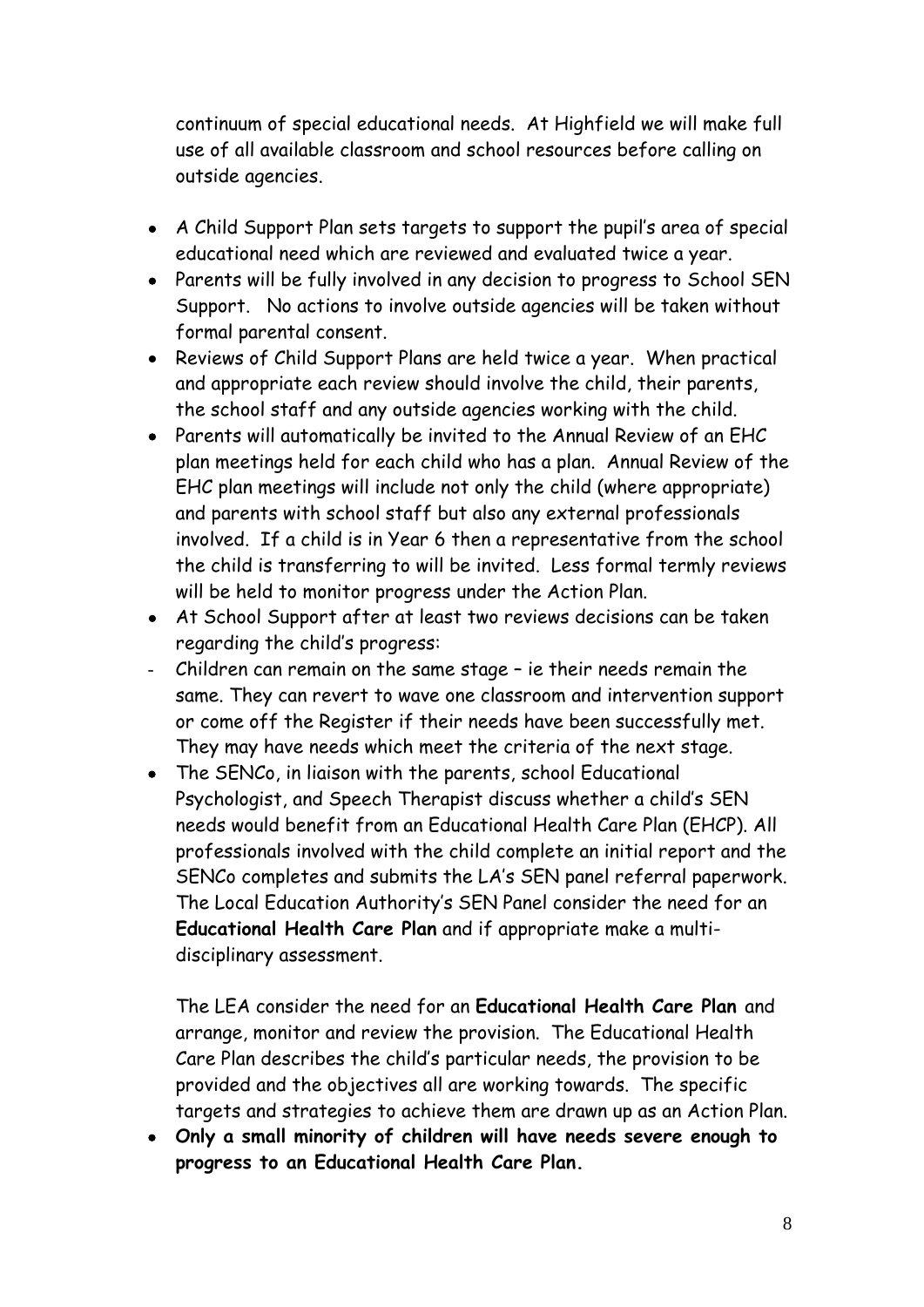#### **RESOURCES**

Each class has a SEN box containing a large variety of resources to support all pupils in the classroom. In the EY's each class has an SEN sensory bag, wobble cushions and resources to support a variety of needs. The SENCo will advise staff on the manner and duration of using these resources with pupils who may need additional support within the classroom.

Some children who have been identified as School SEN Support will have additional support within the classroom from a SEN teaching assistant who may support individual or targeted groups of pupils. If a child is identified as needing further support they may attend Dali class for a morning session. This classroom has a smaller amount of pupils (6-8) and is staffed by specialist SEN teaching assistants and overviewed by the SENCo. These pupils may also have some afternoon support from a SEN teaching assistant within their own classroom.

Dali class – at different times, runs a range of additional provision for some afternoon sessions. These sessions may take the form of bespoke one to one work, group work or outside therapists running a session eg 'Lego Therapy'. There is also a Dali lunchtime club for pupils who can find social situations stressful. The club allows them to play in a calm, quiet, supportive environment with a high adult to child ratio.

#### **HIGHFIELD PRIMARY SEN PROVISION MAP**

 Throughout the school NNEBs and TAs are supporting the children in class and with small group work. Class teachers are supporting all children with appropriately differentiated work and by setting children in both mixed and same level ability groups. At Highfield Primary our Provision Map will be annually updated.

The school through the SENCo also accesses and allocates other resources or provision for children with SEN.

- Advice from and the involvement of the Educational Psychology Service. Our Educational Psychologist works with the SENCo and other staff to assess the needs of children at School SEN support. Whole school training is available.
- Advice and support from specialist teachers or advisors eg from the Hearing Impaired or Visually Impaired Services, Speech and Language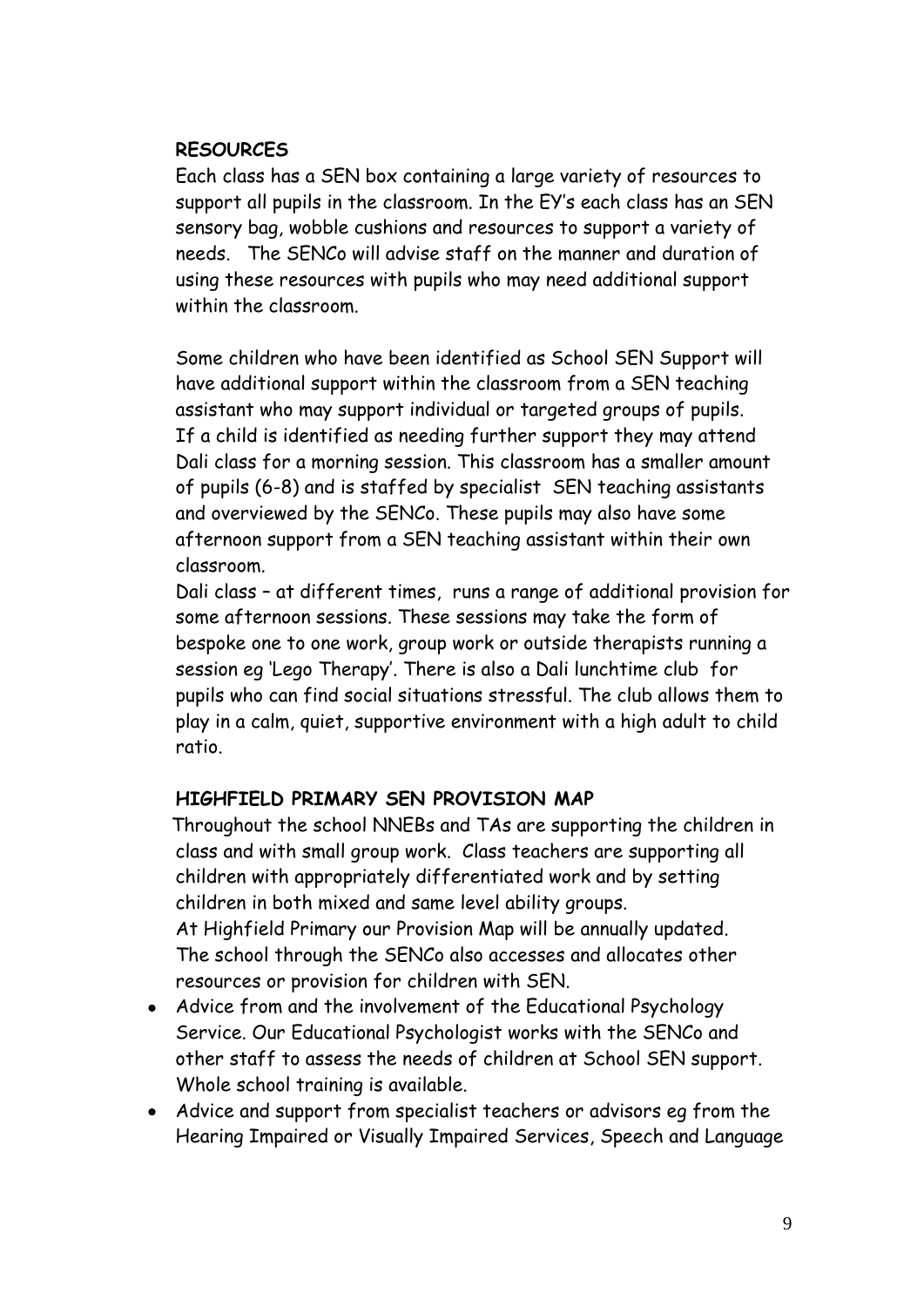Therapists, Russet House (Autistic Spectrum Disorders), West Lea (physical needs advice via SEN Panel request) and CAMHS.

- The advice and involvement of any other agencies dealing with a specific child eg Social Care, Education Welfare, Health Services etc..
- There is targeted support available for some children at School SEN support from the Behaviour Support Service.

#### **SUPPORTING EMOTIONAL WELL-BEING**

Supporting emotional wellbeing is paramount. The Covid pandemic has highlighted how significant school is in providing routine, stability and key relationships. We do not just track academic achievements, we also look very closely at the children's wellbeing, track their wellbeing scores to consider matching support to meet the children's changing emotional needs.

Since January 2018 Highfield became a Place2Be school with a therapist providing support for emotional well-being throughout the school. Place2Be provides one to one support for identified children, small group work and family/staff counselling. Place2Be also includes Place2talk which is a pupil self-nomination service and a yellow Place2Be box and slips can be found outside the head teachers office.

From 2020 Highfield has been part of the Enfield trailblazer project (this is also known as MYME). This CAMHs based services has been established to support emotional wellbeing in schools. The team counsellors provide family therapy to help individuals and also provide intervention support in school called Brain Buddies, this focuses on emotional regulation (targeted at upper Ks2 children).

The school considers effective liaison with all external agencies to be essential in order to successfully help children with SEN. The school therefore tries to develop and maintain such links. The school arranges Team Around the Family with these agencies and will set up when necessary more frequent meetings to deal with a specific child or issue.

The SENCO holds a variety of information packs and checklists to which all staff can access and contribute. The SENCO also keeps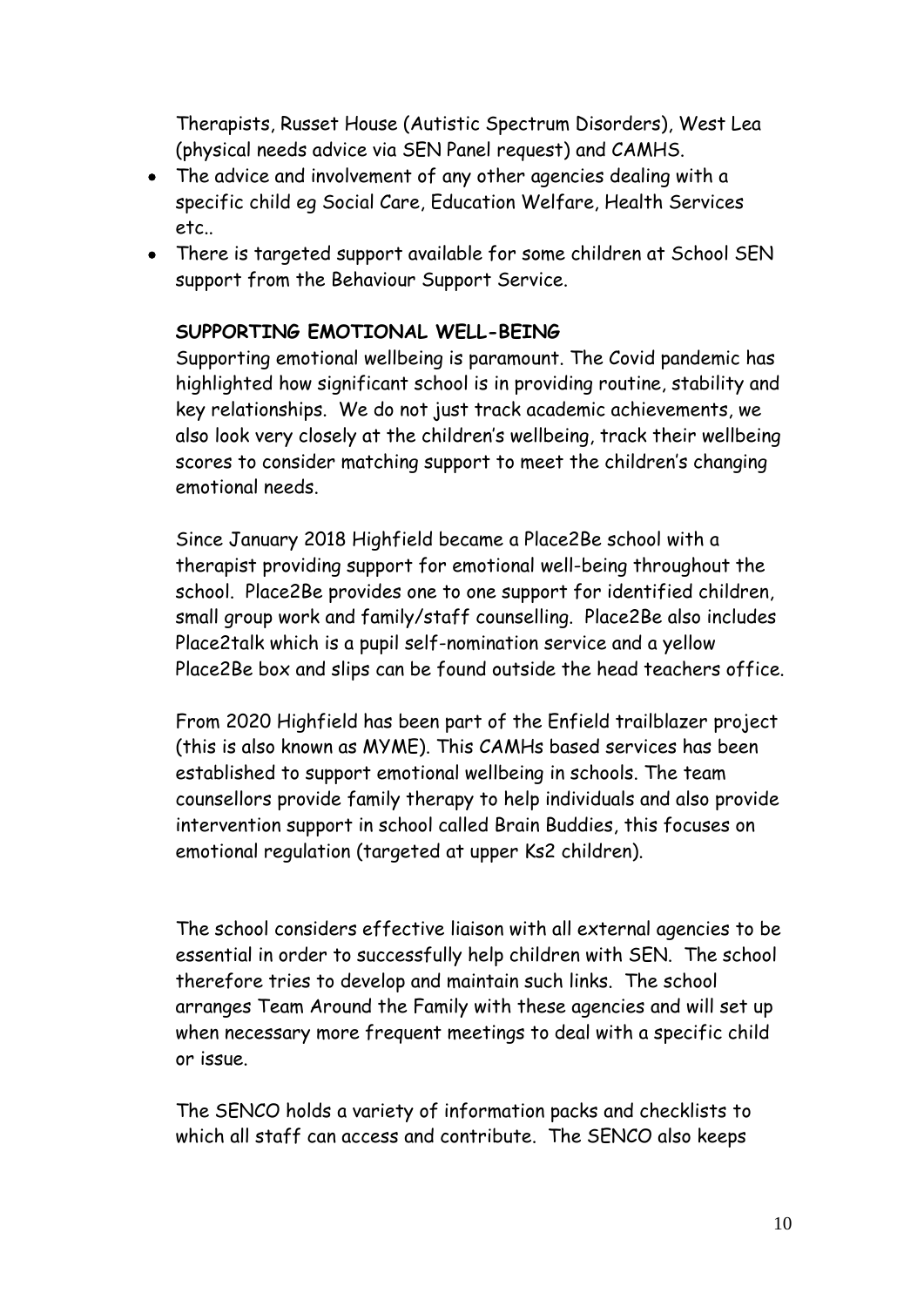useful information and telephone numbers for parents and carers on the services offered by the LA and individual associations. The Governors will report annually on the allocation of SEN resources in their Annual Report to Parents and evaluate their effect on pupil outcomes in the same document.

#### **CONTINUING PROFESSIONAL DEVELOPMENT**

Highfield Primary buys into the LA SEN Training Package including SENJIT membership. The SENCo regularly attends LA and Coordinator training. Information is passed to colleagues through staff meetings and at regular review meetings. Our SENCo regularly delivers staff meetings. Subject Co-ordinators and Phase Leaders are aware of the needs of children with SEN and make provision for them in their planning, monitoring and assessment.

Staff receive on-going training from the LA, outside agencies and the SENCo to support their understanding and ability to deliver an appropriate curriculum for all our children. The school offers Wave 3 interventions – Tiger Teams in KS1 and speech and language groups for KS1 and KS2. Many Wave 2 interventions are provided by staff and a map of this provision is annually updated.

The school SENCo has completed the National Award for SEN Coordination, University of London - Institute of Education January 2016.

#### **MEDICAL NEEDS**

The school has a Register of Medical Needs which is shared with staff. Care Plans are completed with the school nurse and school staff and families and these are displayed in relevant classrooms, welfare room, staffrooms and dining hall. Staff are offered annual training on the use of epipens and other medicines from the School Nurse and a central register of staff trained to administer an epi-pen is kept in the Welfare Room and with the SENCo.

Procedures are monitored to ensure implementation and that**:**

- (a) All reviews are held as described in the Policy
- (b) The SEN Register is updated termly
- (c) The school's SEF reflects the work of the SEN department
- (d) Clear, achievable targets are set on the Child Support Plan
- (e) The parents and pupils are involved as described in the Policy
- (f) The Provision Map is updated as necessary and reviewed annually as part of policy review.